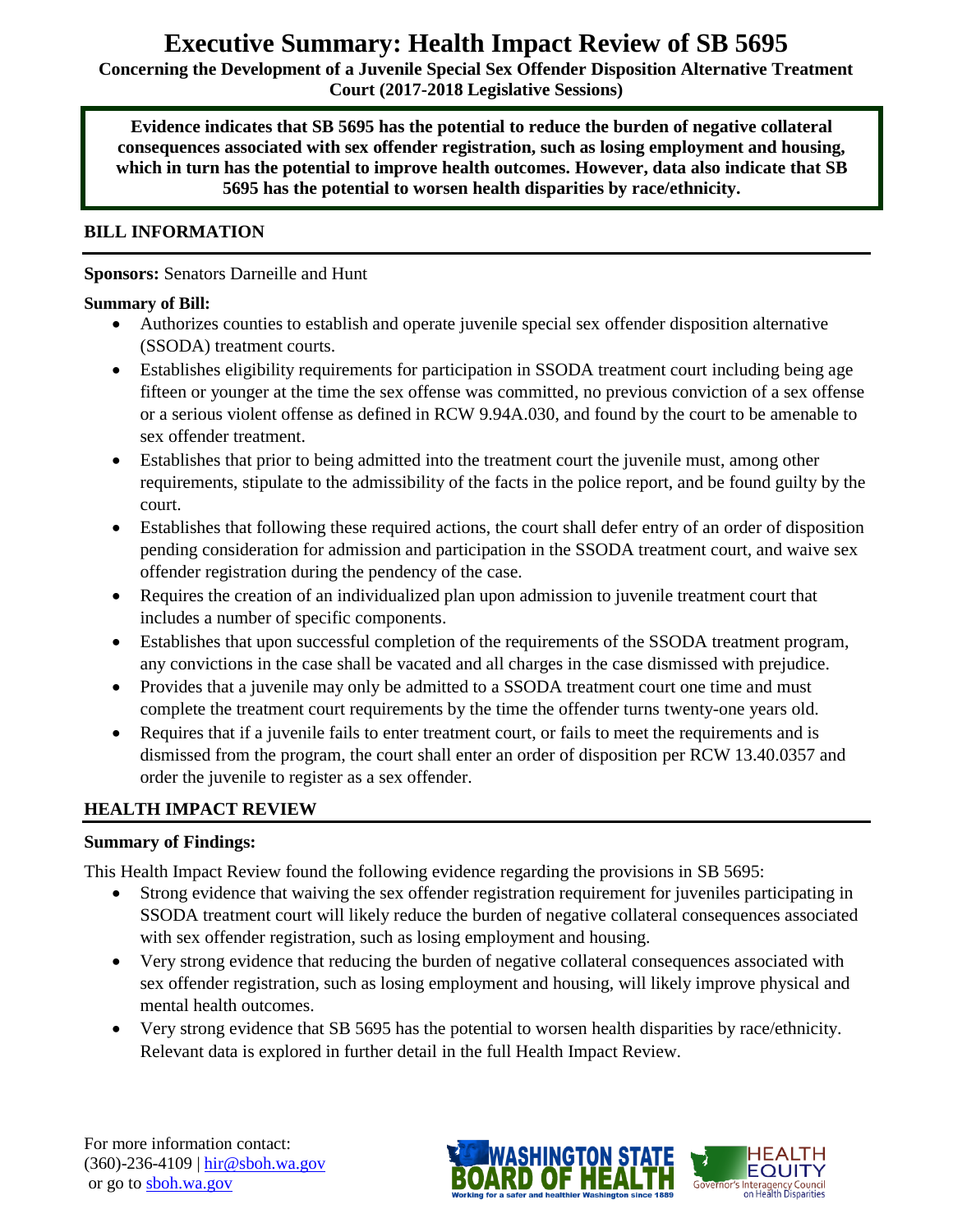# **Health Impact Review of SB 5695**

# **Concerning the Development of a Juvenile Special Sex Offender Disposition Alternative Treatment Court 2017-2018 Legislative Sessions**

# **August 14, 2017**

Staff Contact: Alexandra Montaño

# **Contents**

| Table 1: Juvenile Special Sex Offender Disposition Alternative Eligibility Youth 15 and Under7  |  |
|-------------------------------------------------------------------------------------------------|--|
| Table 2: Juvenile Special Sex Offender Disposition Alternative Dispositions Youth 15 and Under8 |  |
|                                                                                                 |  |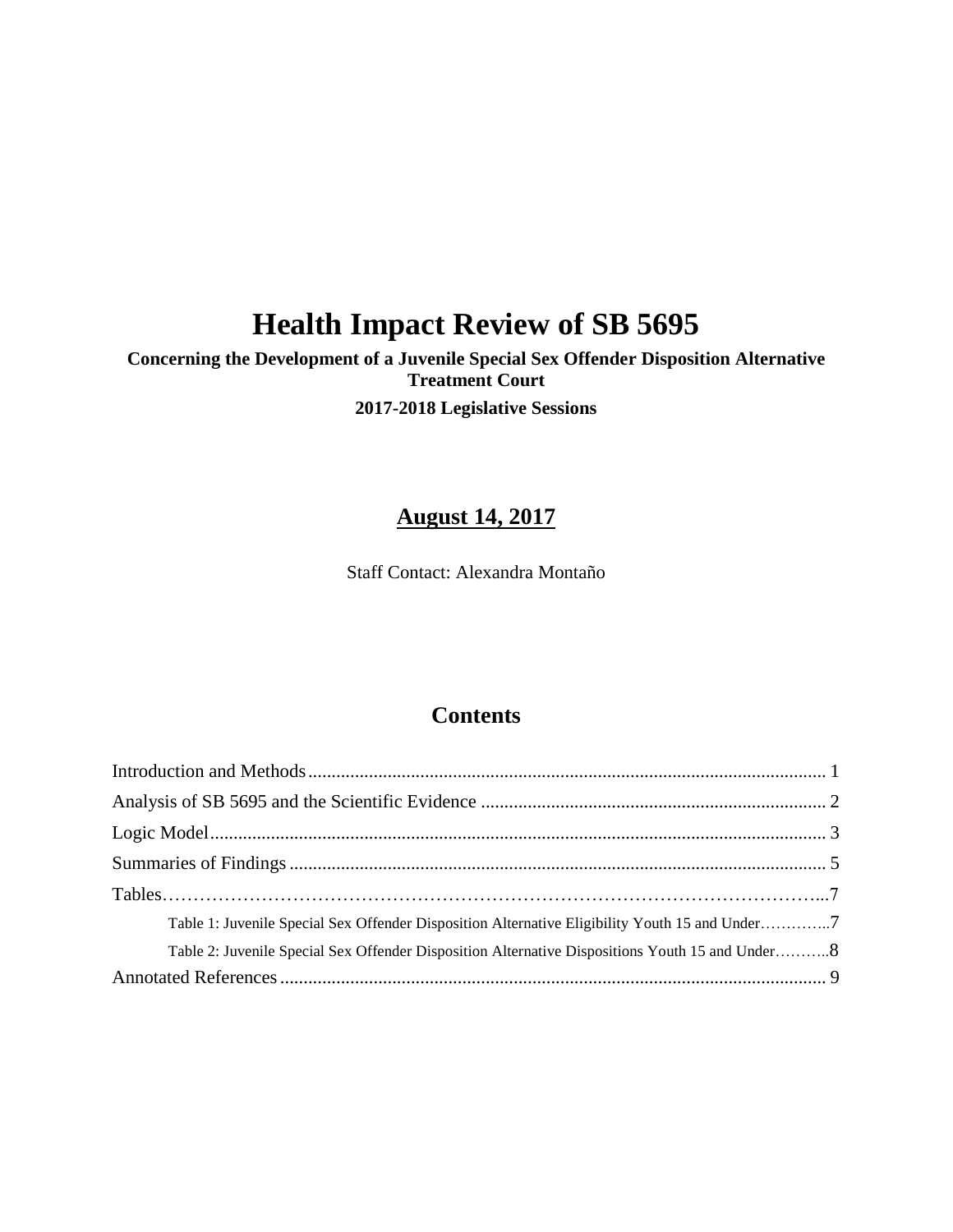# **Introduction and Methods**

<span id="page-2-0"></span>A Health Impact Review is an analysis of how a proposed legislative or budgetary change will likely impact health and health disparities in Washington State [\(RCW 43.20.285\)](http://apps.leg.wa.gov/rcw/default.aspx?cite=43.20.285). For the purpose of this review 'health disparities' have been defined as the differences in disease, death, and other adverse health conditions that exist between populations [\(RCW 43.20.270\)](http://apps.leg.wa.gov/rcw/default.aspx?cite=43.20.270). This document provides summaries of the evidence analyzed by State Board of Health staff during the Health Impact Review of Senate Bill 5695 [\(SB 5695\)](http://lawfilesext.leg.wa.gov/biennium/2017-18/Pdf/Bills/Senate%20Bills/5695.pdf) from the 2017-2018 legislative sessions.

Staff analyzed the content of SB 5695 and created a logic model depicting possible pathways leading from the provisions of the bill to health outcomes. We consulted with experts and contacted stakeholders with diverse perspectives on the bill. State Board of Health staff can be contacted for more information on which stakeholders were consulted on this review. We conducted objective reviews of the literature for each pathway using databases including PubMed and Google Scholar.

The following pages provide a detailed analysis of the bill including the logic model, summaries of evidence, and annotated references. The logic model is presented both in text and through a flowchart (Figure 1). The logic model includes information on the strength of the evidence for each relationship. The strength-of-evidence has been defined using the following criteria:

- **Not well researched:** the literature review yielded few if any studies or only yielded studies that were poorly designed or executed or had high risk of bias.
- **A fair amount of evidence:** the literature review yielded several studies supporting the association, but a large body of evidence was not established; or the review yielded a large body of evidence but findings were inconsistent with only a slightly larger percent of the studies supporting the association; or the research did not incorporate the most robust study designs or execution or had a higher than average risk of bias.
- **Strong evidence:** the literature review yielded a large body of evidence on the relationship (a vast majority of which supported the association) but the body of evidence did contain some contradictory findings or studies that did not incorporate the most robust study designs or execution or had a higher than average risk of bias; or there were too few studies to reach the rigor of 'very strong evidence'; or some combination of these.
- **Very strong evidence:** the literature review yielded a very large body of robust evidence supporting the association with few if any contradictory findings. The evidence indicates that the scientific community largely accepts the existence of the association.

The annotated references are only a representation of the evidence and provide examples of current research. In some cases only a few review articles or meta-analyses are referenced. One article may cite or provide analysis of dozens of other articles. Therefore the number of references included in the bibliography does not necessarily reflect the strength-of-evidence. In addition, some articles provide evidence for more than one research question so they are referenced multiple times.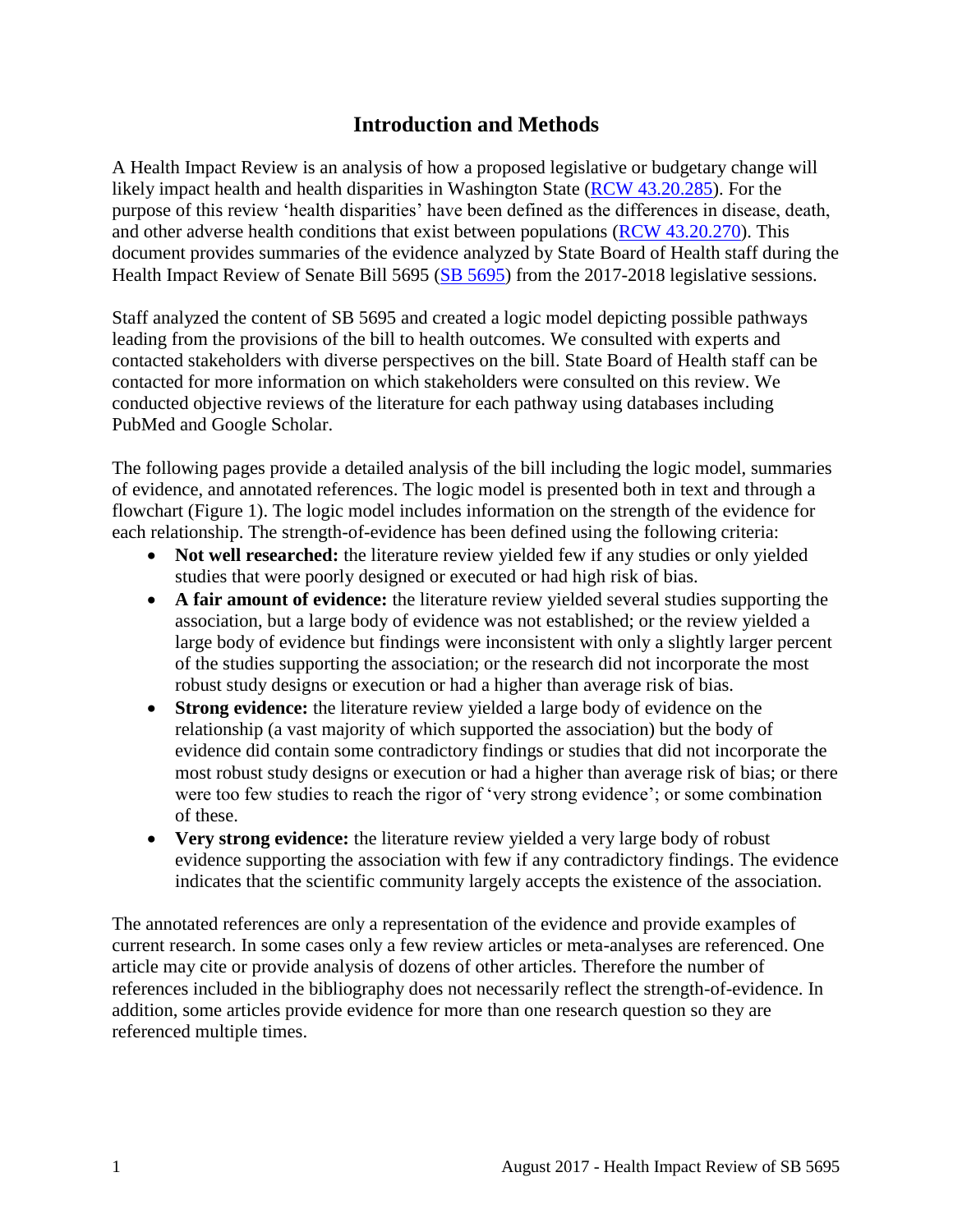# **Analysis of SB 5695 and the Scientific Evidence**

### <span id="page-3-0"></span>*Summary of SB 5695*

- Authorizes counties to establish and operate juvenile special sex offender disposition alternative (SSODA) treatment courts.
- Establishes eligibility requirements for participation in SSODA treatment court including being age fifteen or younger at the time the sex offense was committed, no previous conviction of a sex offense or a serious violent offense as defined in RCW 9.94A.030, and found by the court to be amenable to sex offender treatment.
- Establishes that prior to being admitted into the treatment court the juvenile must, among other requirements, stipulate to the admissibility of the facts in the police report, and be found guilty by the court.
- Establishes that following these required actions, the court shall defer entry of an order of disposition pending consideration for admission and participation in the SSODA treatment court, and waive sex offender registration during the pendency of the case.
- Requires the creation of an individualized plan upon admission to juvenile treatment court that includes a number of specific components.
- Establishes that upon successful completion of the requirements of the SSODA treatment program, any convictions in the case shall be vacated and all charges in the case dismissed with prejudice.
- Provides that a juvenile may only be admitted to a SSODA treatment court one time and must complete the treatment court requirements by the time the offender turns twenty-one years old.
- Requires that if a juvenile fails to enter treatment court, or fails to meet the requirements and is dismissed from the program, the court shall enter an order of disposition per RCW 13.40.0357 and order the juvenile to register as a sex offender.

# *Scope of this Health Impact Review*

RCW 13.40.162 outlines the eligibility and requirements for the SSODA program that is currently in place and SB 5695 authorizes county juvenile courts to establish and operate a treatment court for juveniles who qualify for SSODA. Therefore, given that the SSODA program already exists, this Health Impact Review will only assess the potential impacts to significant changes that SB 5695 would make to current law. Specifically, this HIR will examine what the impact of waiving sex offender registration during the pendency of a case will have on health and health disparities. Looking at the evidence regarding the effectiveness of the treatment court or other components of the program that already exist are beyond the scope of this HIR.

It is also important to note that sex offender registration can be a lifelong punishment and there are many barriers to getting removed from the registry. "The Jacob Wetterling Crimes against Children and Sexually Violent Offender Registration Act of 1994 was the first federal law to implement the practice of registering sex offenders in centralized databases (42 U.S.C. § 14071, 1994). This law requires a minimum 10-year listing for registrants, with a lifetime registration mandatory for serious offenses."<sup>1</sup> In the mid-1990s, many states drafted language to add children adjudicated delinquent of sex offenses to the registry.<sup>2</sup> Today, Washington is one of thirty-eight states that register both youth convicted in adult court and those adjudicated in the juvenile system.<sup>2</sup> Given that sex offender registration, and the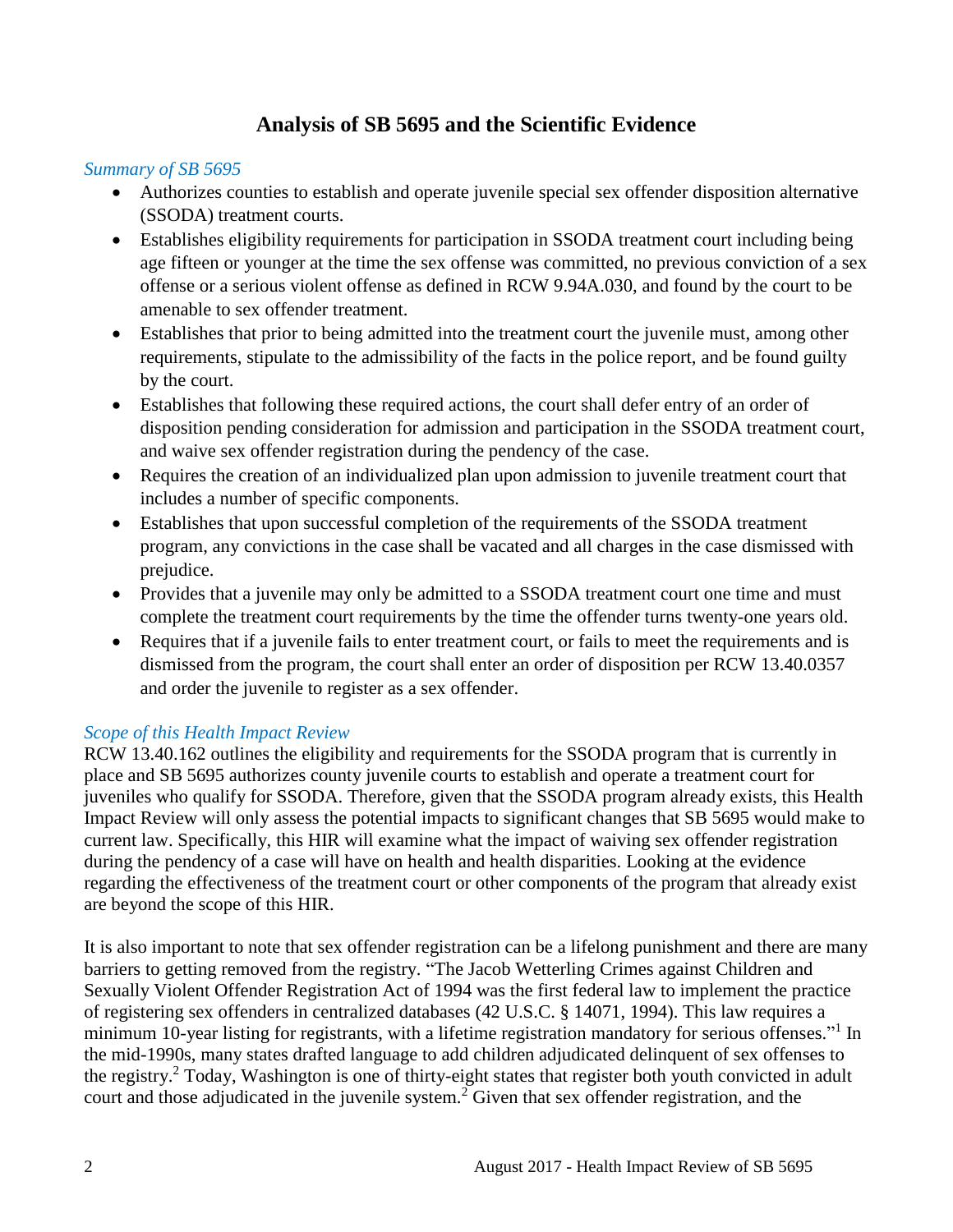consequences that come with registration are lifelong, this review will also focus on impacts that go beyond youth and into adulthood.

#### *Health impact of SB 5695*

Evidence indicates that SB 5695 has the potential to reduce the burden of negative collateral consequences associated with sex offender registration, such as losing employment and housing, which in turn has the potential to improve health outcomes. However, data also indicate that SB 5695 has the potential to worsen health disparities by race/ethnicity.

#### *Pathways to health impacts*

The potential pathways leading from the relevant provisions of SB 5695 to decreased health disparities are depicted in Figure 1. There is strong evidence that waiving the sex offender registration requirement for juveniles participating in SSODA treatment court will likely reduce the burden of negative collateral consequences associated with sex offender registration, such as losing employment and housing.<sup>1-5</sup> There is very strong evidence that reducing the burden of negative collateral consequences associated with sex offender registration, such as losing employment and housing, will likely improve physical and mental health outcomes such as depression, anxiety, respiratory disorders, and heart disease.<sup>6-9</sup> There is very strong evidence that SB 5695 has the potential to worsen health disparities by race/ethnicity. Data has shown that communities of color experience worse health outcomes than their counterparts for many health measures,<sup>10-16</sup> and data on SSODA eligibility and participation demonstrate that youth of color are significantly less likely than white youth to receive a diversion, including SSODA.17,18 Therefore, under this bill youth of color would be more likely to have to register as sex offenders, and as a result, would not benefit from improvements in health outcomes as a result of not registering at the same rate as white youth. And because youth of color are already more likely to experience health disparities, SB 5695 has the potential to worsen these health disparities by race/ethnicity.

#### *Magnitude of impact*

<span id="page-4-0"></span>Data from the Washington State Caseload Forecast Council indicate that from 2002 through 2016, there have been 3,184 youth age fifteen and under eligible to participate in SSODA and of these, 1,653 youth have received the disposition (personal communication, April/May 2017). The number of youth that are eligible and that receive the disposition vary by year but in 2016, there were 161 youth eligible and 87 youth that participated in SSODA. It is unclear how many youth would be impacted by SB 5695 however given the similarities in the program structures, it is likely that the number of youth eligible for, and participating in the SSODA treatment court would be close to the numbers currently seen with SSODA. It is also important to note that a number of people would be indirectly impacted by this legislation as many reports have noted the tremendous impact that sex offender registration has on entire families.2,3 For example, one article noted that 76.7% of youth offender registrants interviewed mentioned repercussions for their families including, "…adding to the family's economic challenges, difficulty in securing or maintaining an approved residence, and straining or severing family relationships." 2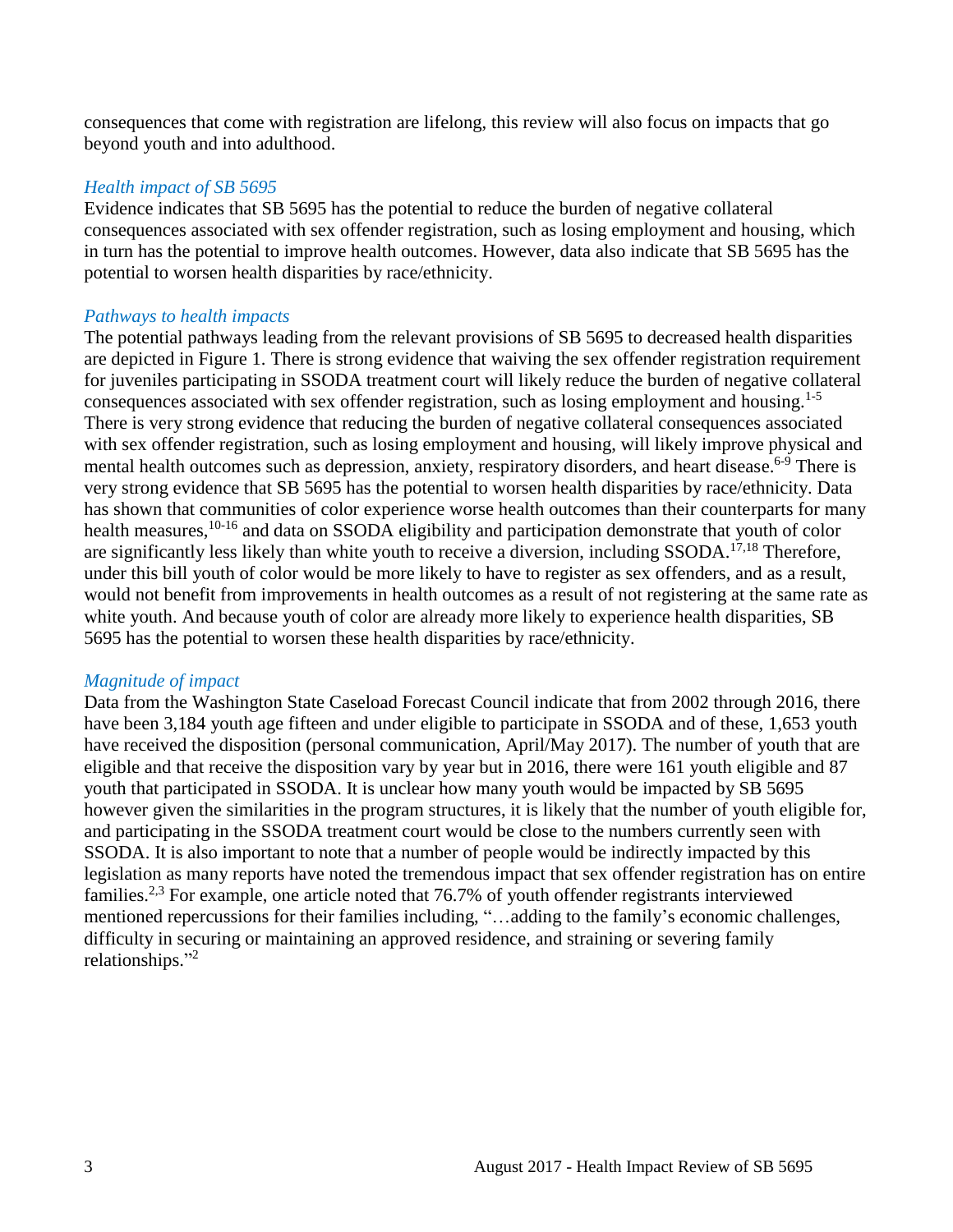# **Logic Model**



\*See the full Health Impact Review for a detailed analysis of the likely impacts of SB 5695 on health disparities

**Figure 1 Relating to the Development of a Juvenile Special Sex**  Figure 1<br>**Relating to the Development of a Juvenile Special Sex<br>Offender Disposition Alternative (SSODA) Treatment<br>Court Court SB 5695**

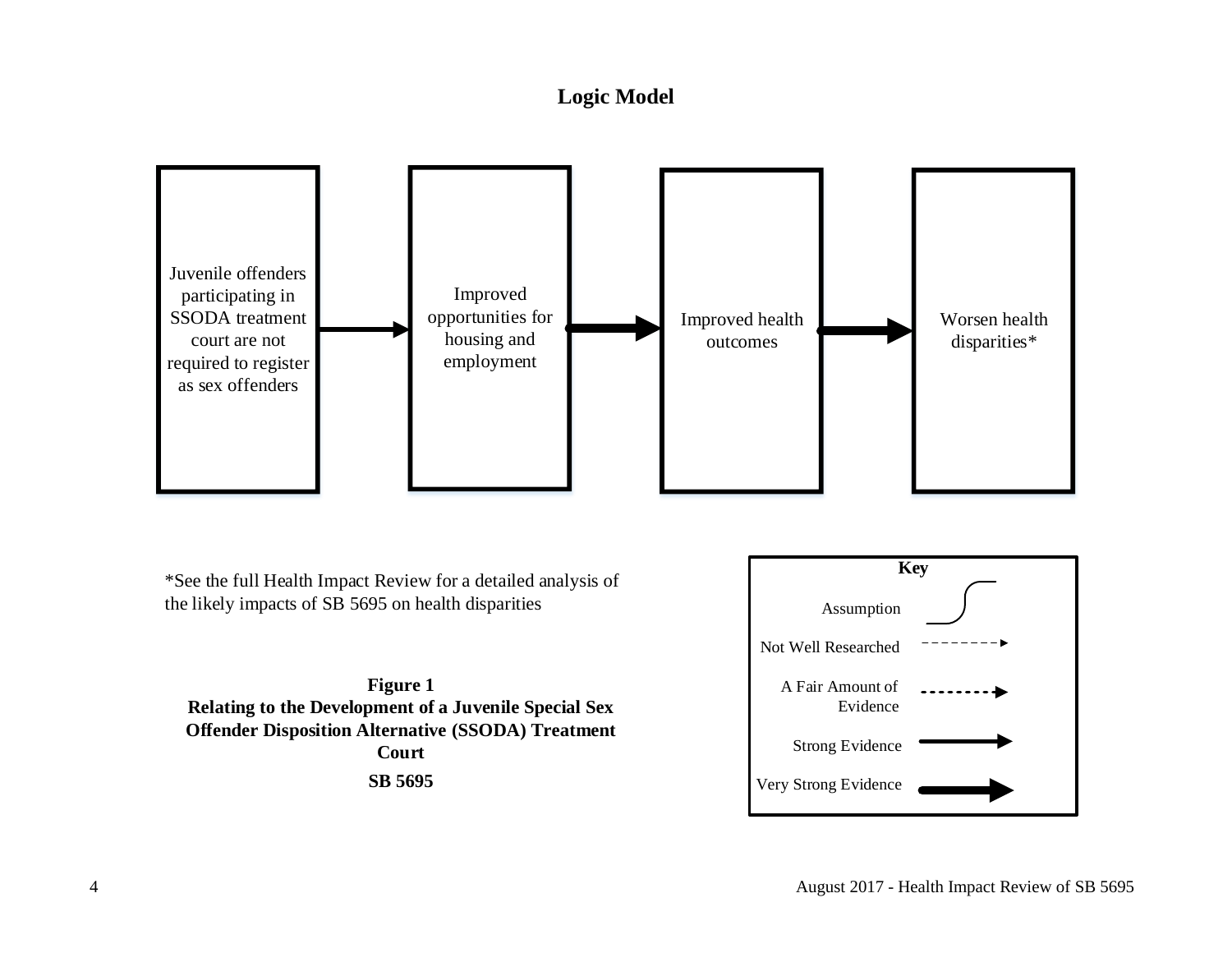# **Summaries of Findings**

#### <span id="page-6-0"></span>**Will waiving the sex offender registration requirement for juveniles participating in SSODA treatment court reduce the burden of negative collateral consequences associated with sex offender registration?**

There is strong evidence that waiving the sex offender registration requirement for juveniles participating in SSODA treatment court will likely reduce the burden of negative collateral consequences associated with sex offender registration. Evidence from the literature indicates that individuals required to register as sex offenders experience a number of negative outcomes including harassment, social stigmatization, loss of relationships, verbal and physical assault, restrictions on movement, depression, suicidal ideation, interruptions to education, financial stress, and loss of employment and housing.1-5 While the strength of the evidence for the relationship between registration and any one negative collateral consequence varies substantially, when considering the body of evidence in aggregate it is clear that there are impacts associated with sex offender registration. Therefore, waiving the requirement for registration for juveniles participating in SSODA treatment court may reduce the burden of these collateral consequences.

Due to the large variation in potential negative consequences associated with sex offender registration, we were not able to review every possible impact. However, we analyzed the literature for the likely impacts of sex offender registration on employment and housing, which were most commonly cited as significant outcomes of registration.

#### *Impact on employment*

The most commonly reported consequence experienced as a result of registration is the inability to find and maintain employment.<sup>1-5</sup> Evidence from the literature indicates that 49.9% of registered sex offenders report losing a job<sup>1</sup> and 23.1% report being denied a promotion at work due to their registration status.<sup>5</sup> "While most employment applications, like college applications, request information about the applicant's criminal convictions, not juvenile adjudications, sex offender registration status must be disclosed by job applicants regardless of whether the individual was adjudicated delinquent or convicted in adult court...Certain institutions, including public schools, child care centers, and nursing homes, are legally required to investigate and obtain criminal histories of all applicants for professional or certified licensed positions. State laws prohibit individuals on the sex offender registry from applying for licenses and certifications which require a criminal background check, thus precluding registrants from becoming nurses, doctors, lawyers, and emergency medical technicians such as paramedics."<sup>2</sup> Beyond legal restrictions however, many registered individuals report that they have difficulty finding employment due to community and employee backlash. <sup>3</sup> Additional studies have revealed that many individuals experience financial hardship due to their inability to get a job.<sup>1,3</sup>

#### *Impact on housing*

Looking specifically at issues related to housing, one report references a number of studies that found that between 45% and 83% of adult registrants had difficulty finding and maintaining housing or experienced a loss of housing due to registration.<sup>2</sup> Further, over 44% of youth offenders interviewed for the report indicated that they had experienced at least one period of homelessness as a result of being a registered sex offender.<sup>2</sup> The authors also discuss how,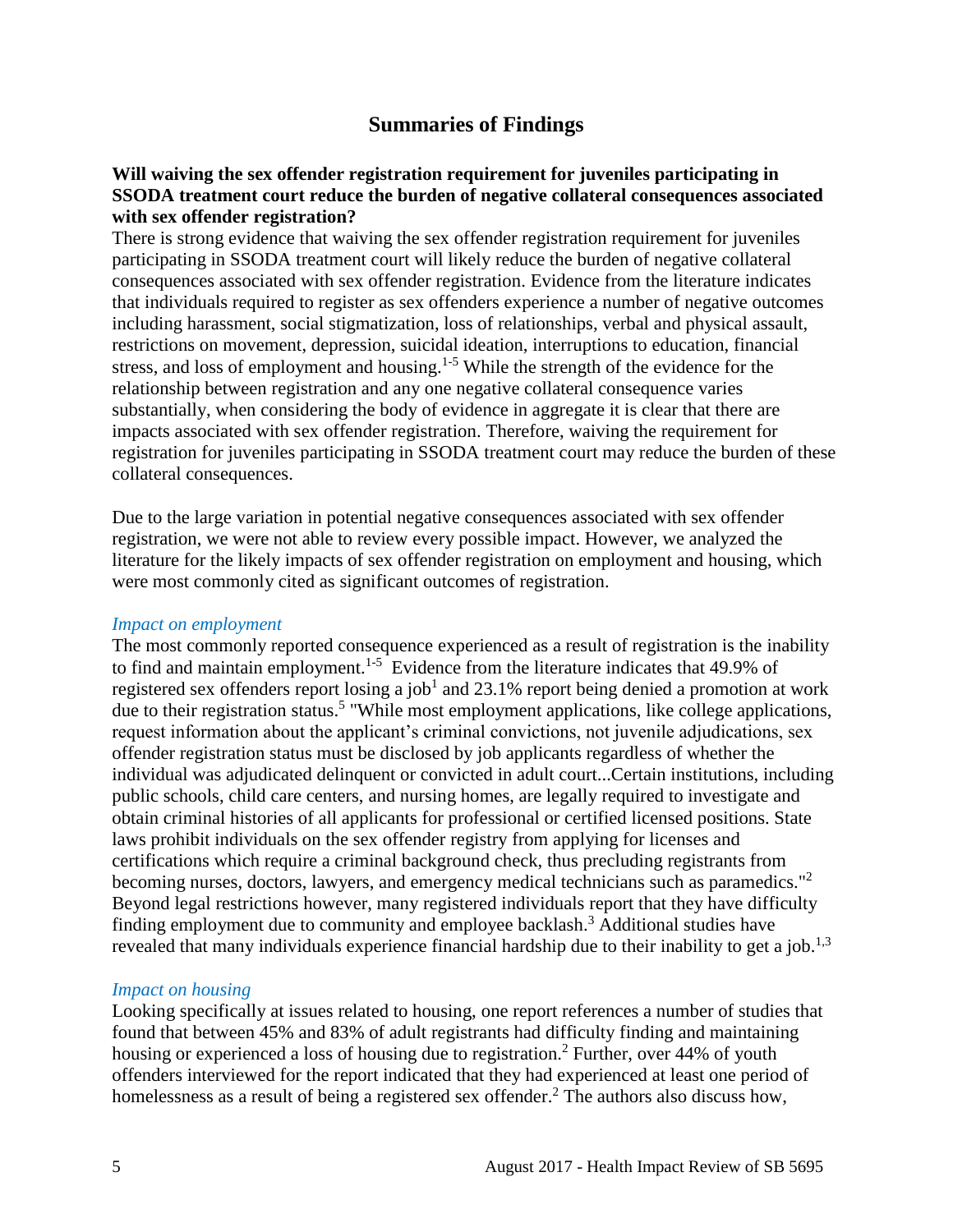"[p]ublic housing authorities can also evict the family of a child on the sex offender registry. The federal Office of Housing and Urban Development allows local housing authorities to terminate assistance to an entire family if any member of the household is arrested or adjudicated delinquent of certain sex offenses."<sup>2</sup> Finally, many state laws place restrictions on an offender's ability to live near the homes of victims and therefore adds an additional challenge if the victim is a sibling or relative of the youth offender. $<sup>2</sup>$ </sup>

**Will reducing the burden of negative collateral consequences associated with sex offender registration, such as losing employment and housing, improve health outcomes?** There is very strong evidence that reducing the burden of negative collateral consequences associated with sex offender registration, such as losing employment and housing, will likely improve health outcomes. Research indicates that, "[l]aid off workers are 54 percent more likely than those continuously employed to have fair or poor health, and 83 percent more likely to develop a stress-related condition, such as stroke, heart attack, heart disease, or arthritis."<sup>6</sup> Further, unemployed Americans are more likely to be diagnosed with depression and report feelings of sadness and worry compared to their employed counterparts.<sup>6</sup> One meta-analysis reported a main finding that, "…the negative effect of unemployment on mental health has an effect size of  $d = 0.51$ , meaning that the health level of unemployed persons is half a standard deviation below the health level of employed persons."<sup>8</sup> Results from an analysis of longitudinal studies demonstrates a relationship between losing a job and negative changes in mental health including indicators such as depression, anxiety, distress, and general well-being.<sup>8</sup> Data also suggest that returning to employment after a period of being unemployed is associated with an improvement in mental health indicators.<sup>8</sup>

Housing instability and homelessness has also been associated with a number of negative health outcomes. Evidence from a peer-reviewed literature review shows that in addition to health issues such as nutrition disorders; higher rates of respiratory disorders, skin and dental problems; infectious diseases; and injuries due to environmental exposure, accident and violence, individuals experiencing homelessness also have high rates of mental illness.<sup>7</sup> The National Alliance to End Homelessness estimates that approximately 50% of individuals experiencing homelessness are also experiencing a mental health issue and close to 25% experience serious mental disorders such as chronic depression, bipolar disorder, and schizophrenia."<sup>7</sup> Finally, housing instability has been associated with adverse outcomes such as increased morbidity due to asthma, school failure and delinquency, and difficulty maintaining medical routines related to chronic disease.<sup>9</sup>

#### **Will improving health outcomes for juvenile offenders decrease health disparities?**

There is very strong evidence that SB 5695 has the potential to worsen health disparities by race/ethnicity. While waiving the sex offender registration requirement for juveniles participating in SSODA treatment court will likely reduce the burden of negative collateral consequences associated with sex offender registration and therefore improve health outcomes for these youth. Youth of color are less likely than white youth to receive diversions, including SSODAs.<sup>17,18</sup> Data from the Washington State Caseload Forecast Council show that from 2002 through 2016, there were 3,184 youth under the age of 15 eligible for SSODA. Table 1 shows the number of youth age 15 and under eligible for SSODA between 2012 and 2016 broken down by race/ethnicity. Table 2 shows the number of youth age 15 and under that received SSODA by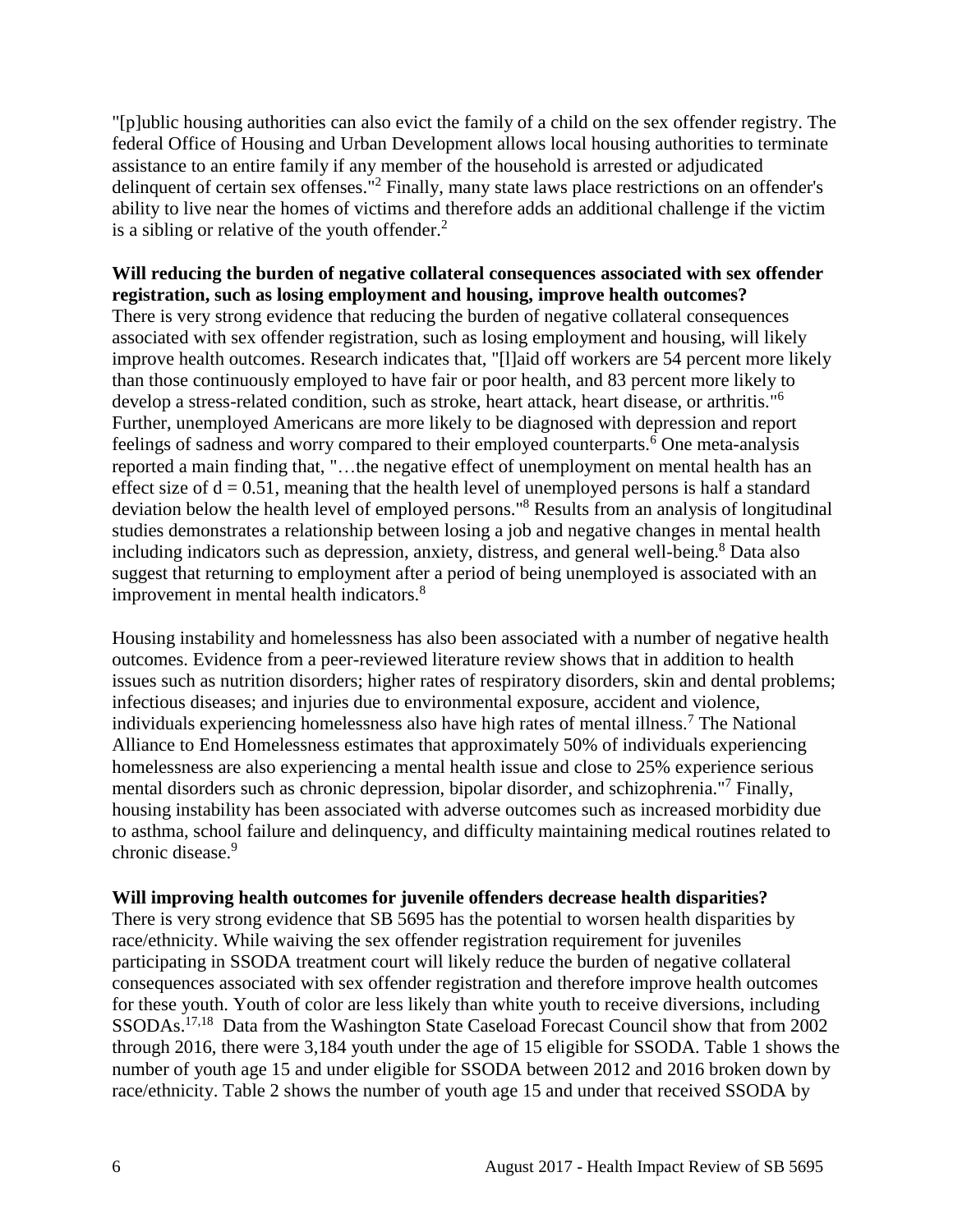race/ethnicity. These data demonstrate that African American, Hispanic, and Native American youth are statistically significantly less likely to receive SSODA than Caucasian youth (Table 2). These findings align with what has previously been shown in Washington and other states.<sup>17,18</sup> For example, a 2012 report by Washington's Task Force on Race and the Criminal Justice System demonstrated that with the exception of Asian/Pacific Islander youth, youth of color are less likely to receive a diversion, such as SSODA, relative to White youth.<sup>17</sup> Therefore, assuming that youth of color remain less likely to participate in SSODA than white youth, youth of color will not benefit at the same rate as white youth from any improvements in health resulting from not being required to register as sex offenders.

Data has shown that communities of color experience worse health outcomes than their counterparts for many health measures. In Washington, data indicates that American Indian/Alaska Natives and black residents had some of the highest age-adjusted death rates and shortest life expectancies at birth compared to other groups in the state.<sup>15</sup> Further, compared to white communities in Washington, communities of color also have higher rates of current tobacco use, diabetes, obesity, and poorer self-reported overall health and mental health.<sup>10,13-16</sup> Similar patterns are seen among youth as data also demonstrates that youth of color have worse health outcomes for many health measure compared to white youth.<sup>11,12</sup> For example, Healthy Youth Survey data show that 8th, 10th, and 12th grade respondents who identified as American Indian/Alaska Native (AI/AN) or Hispanic were significantly more likely than their white peers to report symptoms of depression.<sup>12</sup>

By reducing the negative collateral consequences associated with registering as a sex offender, SB 5695 has the potential to improve health outcomes for youth age 15 and under who participate in SSODA. However, data on SSODA eligibility and participation demonstrate that youth of color are significantly less likely to receive a SSODA diversion than their white counterparts. Therefore, youth of color would be more likely to have to register as sex offenders, and as a result, would not benefit at the same rate as white youth from any improvements in health as a result of not having to register as sex offenders. And because youth of color are already more likely to experience health disparities, SB 5695 has the potential to worsen these health disparities by race/ethnicity.

| Table 1: Juvenile Special Sex Offender Disposition Alternative Eligibility<br><b>Youth 15 and Under</b><br>Race/Ethnicity by Fiscal Year |      |                |                   |      |      |                                 |  |  |  |  |
|------------------------------------------------------------------------------------------------------------------------------------------|------|----------------|-------------------|------|------|---------------------------------|--|--|--|--|
|                                                                                                                                          | 2012 | 2013           | 2014              | 2015 | 2016 | <b>Total</b><br>$(2002 - 2016)$ |  |  |  |  |
| <b>African American</b>                                                                                                                  | 21   | 23             | 16                | 17   | 19   | 329                             |  |  |  |  |
| <b>Asian/Pacific Islander</b>                                                                                                            | 4    | 5              | $\mathbf{\Omega}$ | 3    |      | 43                              |  |  |  |  |
| Caucasian                                                                                                                                | 154  | 166            | 144               | 116  | 99   | 2,354                           |  |  |  |  |
| <b>Hispanic</b>                                                                                                                          | 23   | 26             | 31                | 31   | 25   | 290                             |  |  |  |  |
| <b>Native American</b>                                                                                                                   | 6    | 7              | 4                 | 7    | 5    | 81                              |  |  |  |  |
| <b>Other/Unknown</b>                                                                                                                     | 10   | $\overline{4}$ | 3                 | 6    | 12   | 87                              |  |  |  |  |
| <b>Total</b>                                                                                                                             | 218  | 231            | 198               | 180  | 161  | 3,184                           |  |  |  |  |
| Data source: Washington State Caseload Forecast Council                                                                                  |      |                |                   |      |      |                                 |  |  |  |  |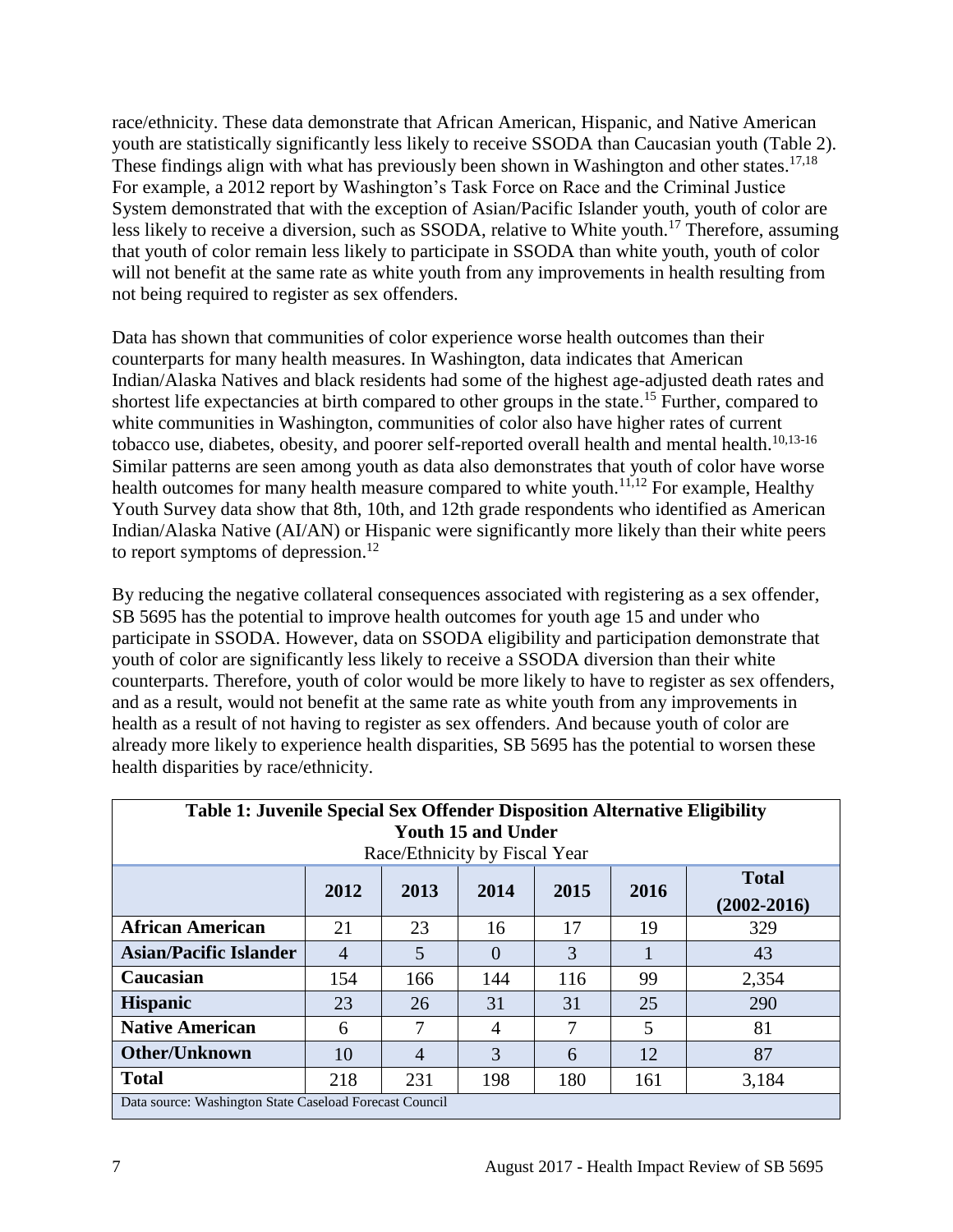| <b>Table 2: Juvenile Special Sex Offender Disposition Alternative Dispositions</b><br><b>Youth 15 and Under</b><br>Race/Ethnicity by Fiscal Year |                |                |          |      |      |                                    |                      |  |  |  |
|--------------------------------------------------------------------------------------------------------------------------------------------------|----------------|----------------|----------|------|------|------------------------------------|----------------------|--|--|--|
|                                                                                                                                                  | 2012           | 2013           | 2014     | 2015 | 2016 | <b>Total</b><br>$(2002 -$<br>2016) | Percent <sup>1</sup> |  |  |  |
| <b>African American</b>                                                                                                                          | 7              | 10             | 5        | 9    | 7    | 120                                | $36.47*$             |  |  |  |
| <b>Asian/Pacific Islander</b>                                                                                                                    | $\overline{2}$ | 1              | $\Omega$ | 3    |      | 21                                 | 48.83                |  |  |  |
| Caucasian                                                                                                                                        | 89             | 110            | 84       | 61   | 51   | 1,304                              | 55.40                |  |  |  |
| <b>Hispanic</b>                                                                                                                                  | 11             | 11             | 14       | 10   | 17   | 130                                | 44.83*               |  |  |  |
| <b>Native American</b>                                                                                                                           | $\overline{4}$ | 4              | 2        |      | 2    | 29                                 | $35.80*$             |  |  |  |
| <b>Other/Unknown</b>                                                                                                                             | 6              | $\overline{2}$ | 3        | 3    | 9    | 49                                 | 56.32                |  |  |  |
| <b>Total</b>                                                                                                                                     | 119            | 138            | 108      | 87   | 87   | 1,653                              | 52.92                |  |  |  |
| $*$ Indicates statistical significance at $n \leq 0.05$ reference category is Caucasian                                                          |                |                |          |      |      |                                    |                      |  |  |  |

Indicates statistical significance at  $p \le 0.05$ , reference category is Caucasian

<sup>1</sup>Percent is calculated as the total number of juveniles that received the disposition from 2002-2016 divided by the total number of eligible juveniles in that race/ethnicity category from 2002-2016

Data source: Washington State Caseload Forecast Council

#### **Other considerations**

We pursued a number of other research questions in order to determine if there are alternate pathways leading from the provisions in the bill to positive or negative health impacts. We ultimately did not include these pathways in the logic model on page four of this review because the available evidence does not support that these connection exist. We evaluated the evidence concerning the impact of sex offender registration on recidivism and community safety. One study provided an overview of relevant literature and concluded that the current body of literature fails to find support for an effect of registration and notification on sex offender recidivism.<sup>19</sup> This conclusion was supported by 4 out of 5 comparison group studies that the authors examined, although results from trend analyses were more varied.<sup>19</sup> Adding to the existing body of evidence, results from the author's original study found that registered sex offenders in South Carolina were not statistically significantly less likely to recidivate than nonregistered offenders and there was no significant decline in first-time sex crime arrests following the implementation of the online sex offender registry.<sup>19</sup> Similarly, a paper from Washington state found that there was no statistically significant difference in sexual recidivism between offenders subjected to community notification and offenders in a control group.<sup>20</sup> "At the end of 54 months (4.5 years "at risk"), the notification group had a slightly lower estimated rate of sexual recidivism (19%) than the comparison group (22%). However, an inferential test comparing the rates failed to find a statistically significant difference in the levels of sexual recidivism ( $c^2$  = .219; p > .05). This finding suggests that community notification had little effect on sexual recidivism as measured by official reports of new arrests."<sup>20</sup> One of the goals of registration and notification laws is to improve community safety by reducing recidivism however evidence from the literature indicates that the current laws are doing little to contribute to this goal and more research is needed to better understand this relationship.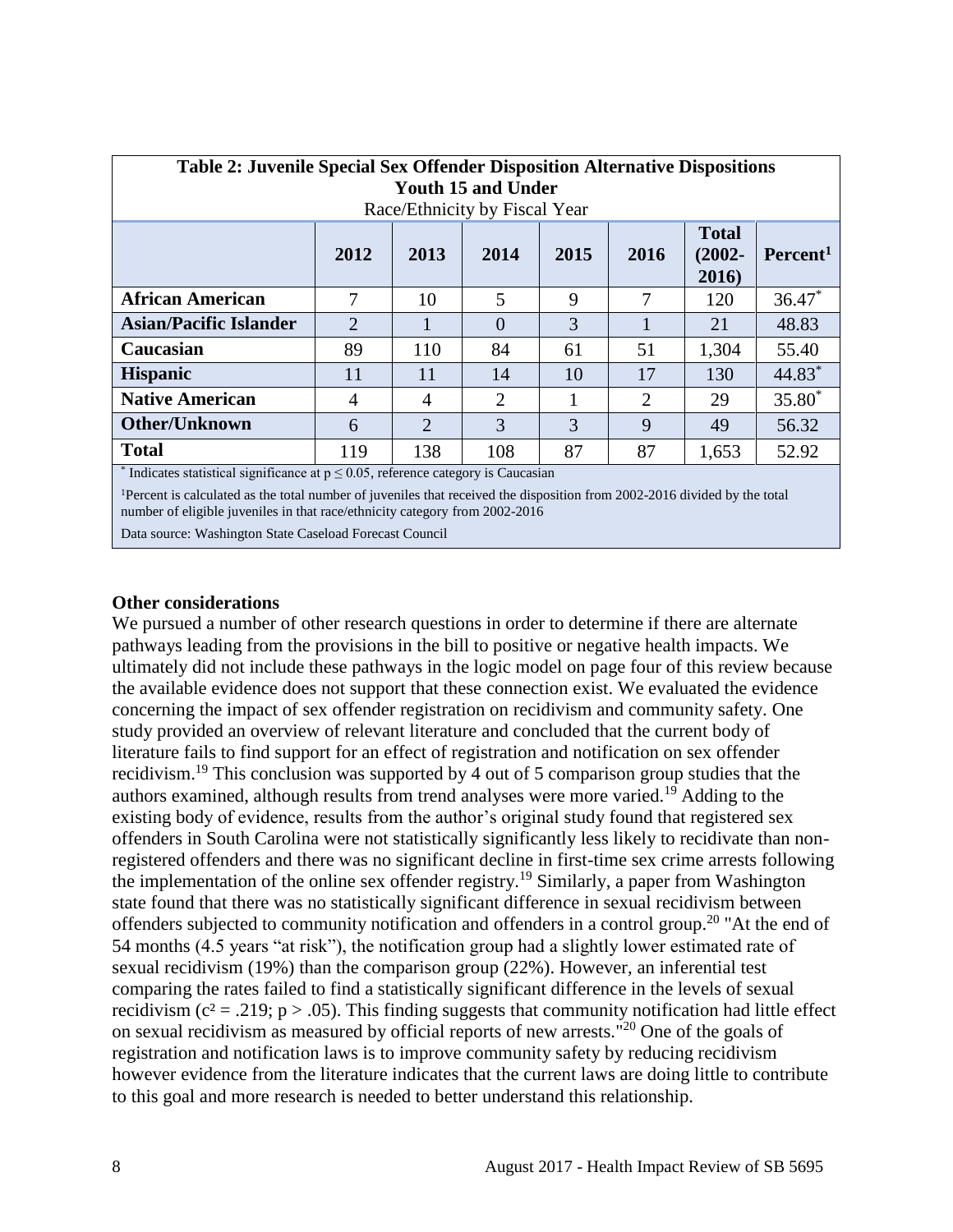# **Annotated References**

#### 1. **Frenzel Erika Davis, Bowen Kendra N., Spraitz Jason D., et al. Understanding collateral consequences of registry laws: An examination of the perceptions of sex offender registrants.** *Justice Policy Journal.* **2014;11(2).**

This study by Frenzel et al. aimed to examine the collateral consequences of sex offender registration laws in Pennsylvania, Texas and Wisconsin. Sampling strategies in each state varied but primarily consisted of mailing surveys to a subset of individuals found on the sex offender registry. The authors utilized the survey from the Tewksbury 2005 paper and expanded the tool to include additional closed and open ended questions. The total sample included 436 individuals that were primarily white (76.1%), male (97.2%), required to register for life (69.1%), and had a mean age of 50.26 years. Survey respondents reported experiencing negative consequences of having to register including losing a job (49.9%), losing a place to live (54.3%), losing a friendship (51.7%), being harassed in person (41.8%), and being denied entrance to higher education (11.8%). Responses to open ended questions revealed that many individuals experience financial hardship due to their inability to get a job. The authors also discussed that the collateral consequences also impact families, friends, and neighbors.

#### 2.*Raised on the Registry: The Irreparable Harm of Placing Children on the Sex Offender Registries in the U.S.***: Human Rights Watch;2013.**

This report by Human Rights Watch aimed to better understand the impacts that sex offender registration has on juvenile offenders and their families. The investigators examined 517 cases of juvenile sex offenders from 20 different states and conducted in-person qualitative interviews with 281 youth offenders as well as family members of another 20 offenders. Further interviews were conducted with defense attorneys, prosecutors, judges, law enforcement, juvenile justice advocates, academic experts, victims of child-on-child abuse, and mental health professionals. Interviews revealed a number of negative consequences of juvenile sex offender registration including violence, interference with education, restrictions on movement, difficulties with employment and housing, and negative impacts for families. The most commonly reported consequence experienced as a result of registration is the ability to find and maintain employment. "While most employment applications, like college applications, request information about the applicant's criminal convictions, not juvenile adjudications, sex offender registration status must be disclosed by job applicants regardless of whether the individual was adjudicated delinquent or convicted in adult court...Certain institutions, including public schools, child care centers, and nursing homes, are legally required to investigate and obtain criminal histories of all applicants for professional or certified licensed positions. State laws prohibit individuals on the sex offender registry from applying for licenses and certifications which require a criminal background check, thus precluding registrants from becoming nurses, doctors, lawyers, and emergency medical technicians such as paramedics." Looking specifically at issues related to housing, the report references a number of studies that found that, depending on the study, between 45% and 83% of adult registrants had difficulty finding and maintaining housing or experienced a loss of housing due to registration. Further, over 44% of youth offenders interviewed for this report indicated that they had experienced at least one period of homelessness as a result of being a registered sex offender. The authors also discuss how, "[p]ublic housing authorities can also evict the family of a child on the sex offender registry. The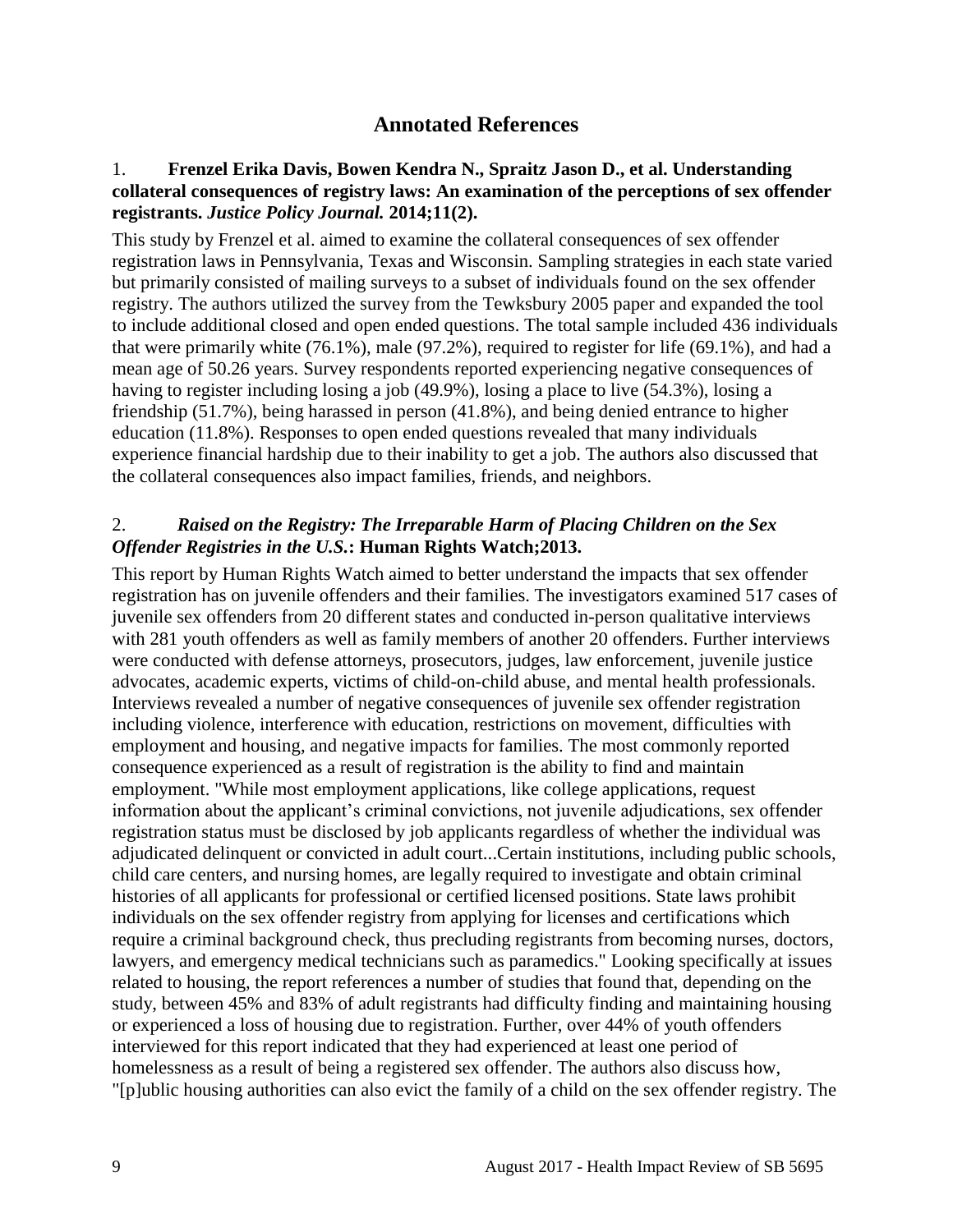federal Office of Housing and Urban Development allows local housing authorities to terminate assistance to an entire family if any member of the household is arrested or adjudicated delinquent of certain sex offenses." Finally, many state laws place restrictions on an offender's ability to live near the homes of victims and therefore adds an additional challenge if the victim is a sibling or relative of the youth offender.

# 3.*No Easy Answers: Sex Offender Laws in the U.S.***: Human Rights Watch;2007.**

This report by Human Rights Watch provides a history of sexual violence in the United States, an overview of sex offender registration laws, and a qualitative understanding of the collateral consequences that registration and notification has on individuals convicted of a sex offense and their families. The authors reviewed laws in 50 states about sex offender registration, community notification, and residency restriction. The authors further completed a literature review about issues relating to sex offender registration and interviewed 122 sex offenders and 90 individuals related to those offenders. Results from the qualitative interviews revealed a number of consequences of registration and community notification laws for both registrants and their families including threats to privacy, employment, violence, suicide, and depression. Most relevant to this review are the numerous accounts of difficulties finding and maintaining employment, which then often results in financial strain and feelings of despair and hopelessness. The authors indicate that some states have laws in place that prohibit sex offenders from working in schools, childcare centers, and other locations where they may be in regular contact with children. Beyond these restrictions however, many participants reported difficulty finding employment due to employer mandated background checks, community backlash, and pressure from other employees. The authors conclude the discussion on employment by summarizing literature that demonstrates that stable employment is a key factor in reducing the likelihood of reoffending among individuals who have previously committed crimes.

## 4. **Harris A. J., Walfield S. M., Shields R. T., et al. Collateral Consequences of Juvenile Sex Offender Registration and Notification: Results From a Survey of Treatment Providers.** *Sexual abuse : a journal of research and treatment.* **Dec 2016;28(8):770-790.**

Using a sample of treatment providers in the United States, Harris et al. aimed to understand the perceived impacts that juvenile sex offender registration and notification has on juveniles in terms of mental health, harassment and unfair treatment, school problems, living instability, and risk of reoffending. Recruitment was done through the membership roster for the Association for the Treatment of Sexual Abusers. The authors recruited providers that provide direct services to adolescents who have engaged in "sexually abusive behavior" for a total sample of 265 providers. Results indicate that providers believe that youth that are required to register as sex offenders are more likely to experience negative consequences compared to those youth that are not required to register. For example, providers reported that registered youth would be more likely to experience harassment, school problems, living instability, and mental health problems. Provider perceptions did not appear to be influenced by confounding factors such as provider demographics, practice type, or educational attainment.

# 5. **Tewksbury R. Collateral Consequences of Sex Offender Registration.** *Journal of Contemporary Criminal Justice.* **2005;21(1):67-81.**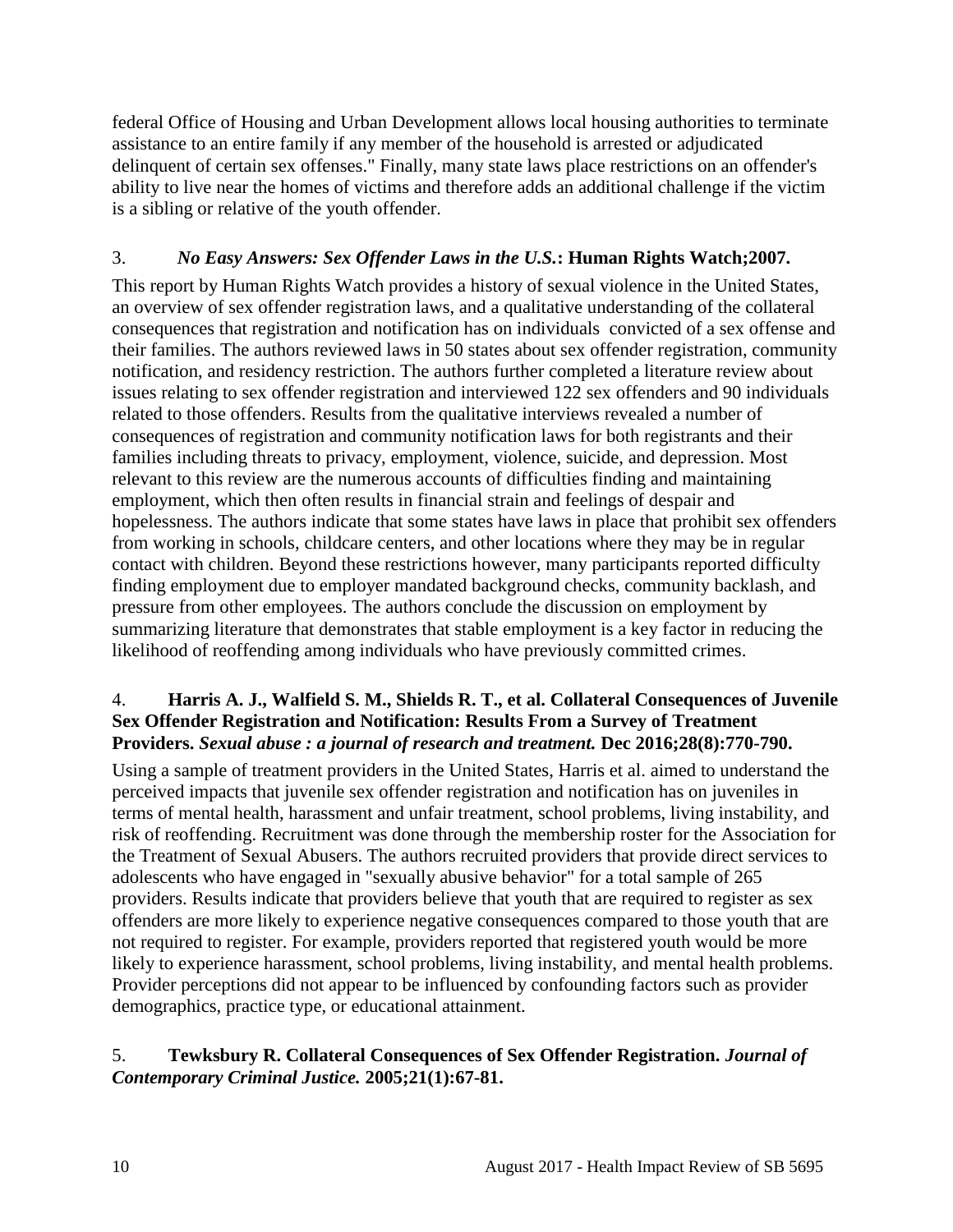In this study, Tewksbury examined the consequences experienced by registered sex offenders as a result of their public registration as well as the degree to which offenders perceive that their registration status is known in the community. Data was collected through an anonymous questionnaire that was mailed to a random sample of offenders listed on the Kentucky Sex Offender Registry  $(n=121)$ . The sample was primarily male  $(87.8\%)$ , white  $(88.8\%)$ , lived in a metropolitan county (52%), and had a mean age of 43.8 years. Results indicate that registered offenders report experiencing a number of negative consequences because of their registration status including losing a job (42.7%), denial of a promotion at work (23.1%), and losing or being denied a place to live (45.3%). Other negative experiences include harassment (47.0%), assault (16.2%), and threatening phone calls or mail (28.2% and 24.8% respectively). The author concludes that it is necessary to reevaluate the value and utility of sex offender registration in order to balance the goal of protecting the public with the unintended consequences registration has on individuals and their families.

### 6.*Health Policy Snapshot: How Does Employment- Or Unemployment- Affect Health?* **: Robert Wood Johnson Foundation;2013.**

This Health Policy Snapshot by the Robert Wood Johnson Foundation highlights research related to employment and health outcomes. Most notably, research indicates that, "[l]aid off workers are 54 percent more likely than those continuously employed to have fair or poor health, and 83 percent more likely to develop a stress-related condition, such as stroke, heart attack, heart disease, or arthritis." Further, unemployed Americans are more likely to be diagnosed with depression and report feelings of sadness and worry compared to their employed counterparts. The policy brief concludes with recommendations for employers about ways to be proactive in promoting health and safety on the job as a way to increase general well-being and retention of workers.

### 7. **Bharel M, Creaven B, Morris G, et al.** *Health Care Delivery Strategies: Addressing Key Preventive Health Measures in Homeless Health Care Settings.* **Nashville: Health Care for the Homeless Clinicians' Network, National Health Care for the Homeless Council, Inc.;2011.**

Bahrel et al. present data and evidence-based recommendations in regards to clinical practices for preventive care for individuals who are homeless or marginalized. To create this report, clinicians from the Health Care for the Homeless (HCH) Clinicians' Network created a Preventive Medicine Task Force (PMTF). This task force conducted a literature review and further evaluated the U.S. Preventive Services Task Force (USPSTF) recommendations for their potential impacts and barriers for persons experiencing homelessness. Evidence from the literature review shows that in addition to health issues such as nutrition disorders, higher rates of respiratory disorders, skin and dental problems, infectious diseases, and injuries due to environmental exposure, accident and violence, individuals experiencing homelessness also have high rates of mental illness. The National Alliance to End Homelessness estimates that, "approximately 50% of individuals experiencing homelessness have mental health issues, of which approximately 25% have serious mental disorders, including chronic depression, bipolar disorder and schizophrenia." Further, due to inadequate access to health care services, many individuals experiencing homelessness do not receive proper preventive care such as screening and treatment for chronic illness. Finally, based on the USPSTF recommendations and data from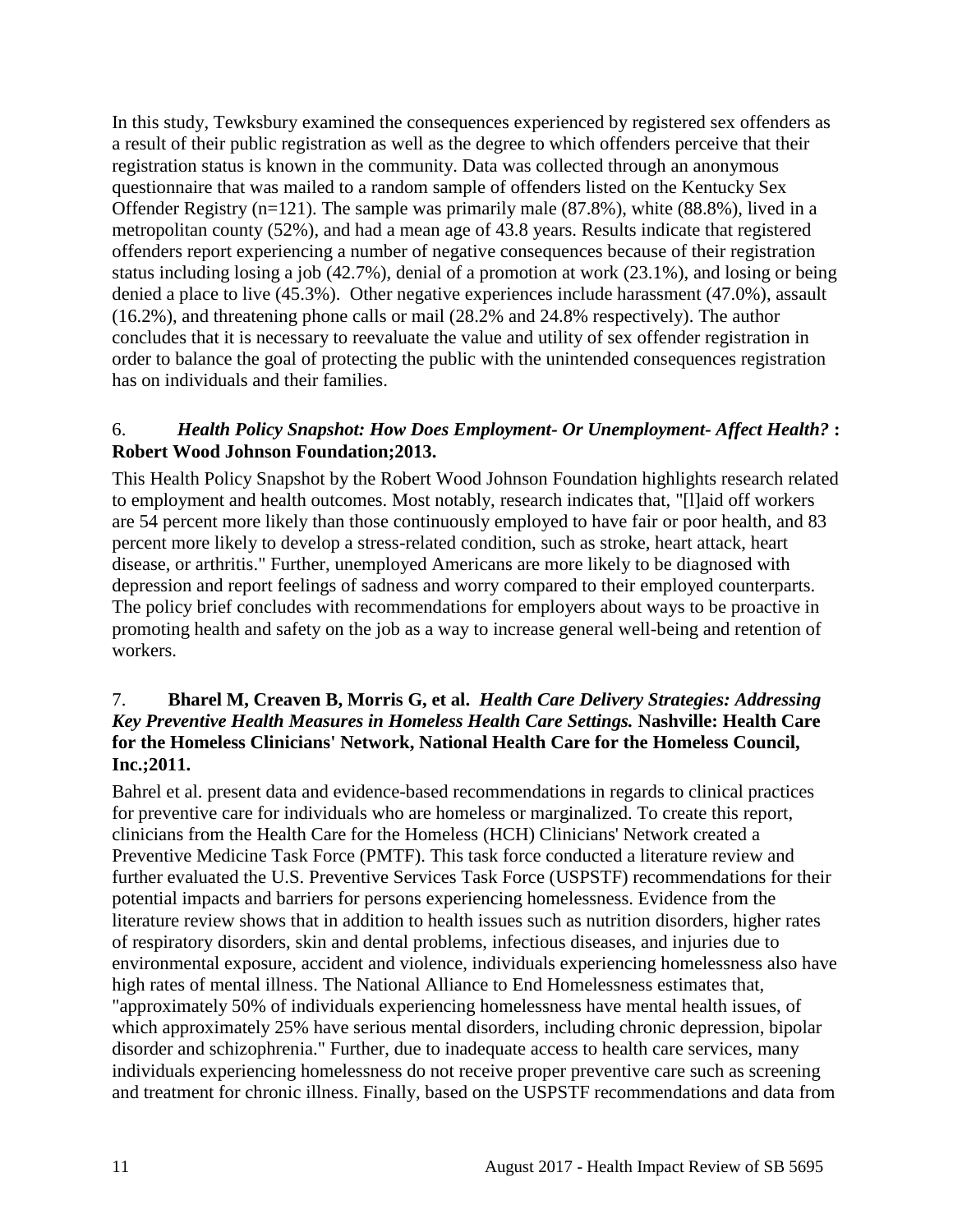the literature, the authors put forth their own set of recommendations that they believe will contribute to the highest impact of care within homeless health care settings.

## 8. **Paul Karsten I., Moser Klaus. Unemployment impairs mental health: Metaanalyses.** *Journal of Vocational Behavior.* **2009;74(3):264-282.**

This meta-analysis by Paul and Moser aimed to understand the effect that unemployment has on mental health using existing data from published literature. After applying strict inclusion criteria, the literature search yielded 237 cross-sectional studies and 87 longitudinal studies. The main finding from the meta-analysis was that, "the negative effect of unemployment on mental health has an effect size of  $d = 0.51$ , meaning that the health level of unemployed persons is half a standard deviation below the health level of employed persons." Results from the analysis of longitudinal studies demonstrated a relationship between losing a job and negative changes in mental health including indicators such as depression, anxiety, distress, and general well-being. Data also suggest that returning to employment after a period of being unemployed is associated with an improvement in mental health indicators. The authors noted that gender, occupational status, and unemployment duration were found to be significant moderators meaning that the effect sizes were larger among men, blue-collar workers and those experiencing short-term unemployment.

# 9.*The Surgeon General's Call to Action to Promote Healthy Homes.* **U.S. Department of Health and Human Services;2009.**

In this report, authors outline the importance of housing on the health of Americans. The report focuses first on the need for healthy homes and presents evidence regarding the connection between health and homes including topics such as air quality, housing structure, lead levels, accessibility, and disparities in access to healthy homes. Most relevant to this review, the report discusses that housing instability has been associated with adverse health outcomes such as increased morbidity due to asthma, school failure and delinquency, and difficulty maintaining medical routines related to chronic disease. Further discussion is had related to preventing housing instability and homelessness through programs that provide support services, provide home subsidies, and work on moving families from neighborhoods of concentrated poverty to mixed income level neighborhoods.

# 10.*Health of Washington State: Mental Health.* **Washington State Department of Health;2008.**

Washington Behavioral Risk Factor Surveillance System (BRFSS) data from 2004-2006 indicate that American Indians and Alaska Natives and non-Hispanic black individuals reported significantly higher rates of poor mental health compared to other groups. These relationships persisted after adjusting for additional factors such as age, income, and education. Washington BRFSS data also show an association between lower annual household income and poor mental health, a relationship that was also shown with education. It is well understood that mental health is also closely related to other areas such as employment opportunities, physical health, substance abuse. This report also highlights a Washington state study from 2002 that reveal that 16% of individuals in the state who were receiving publicly funded mental health services had at least one felony conviction, a rate over twice that of the general population.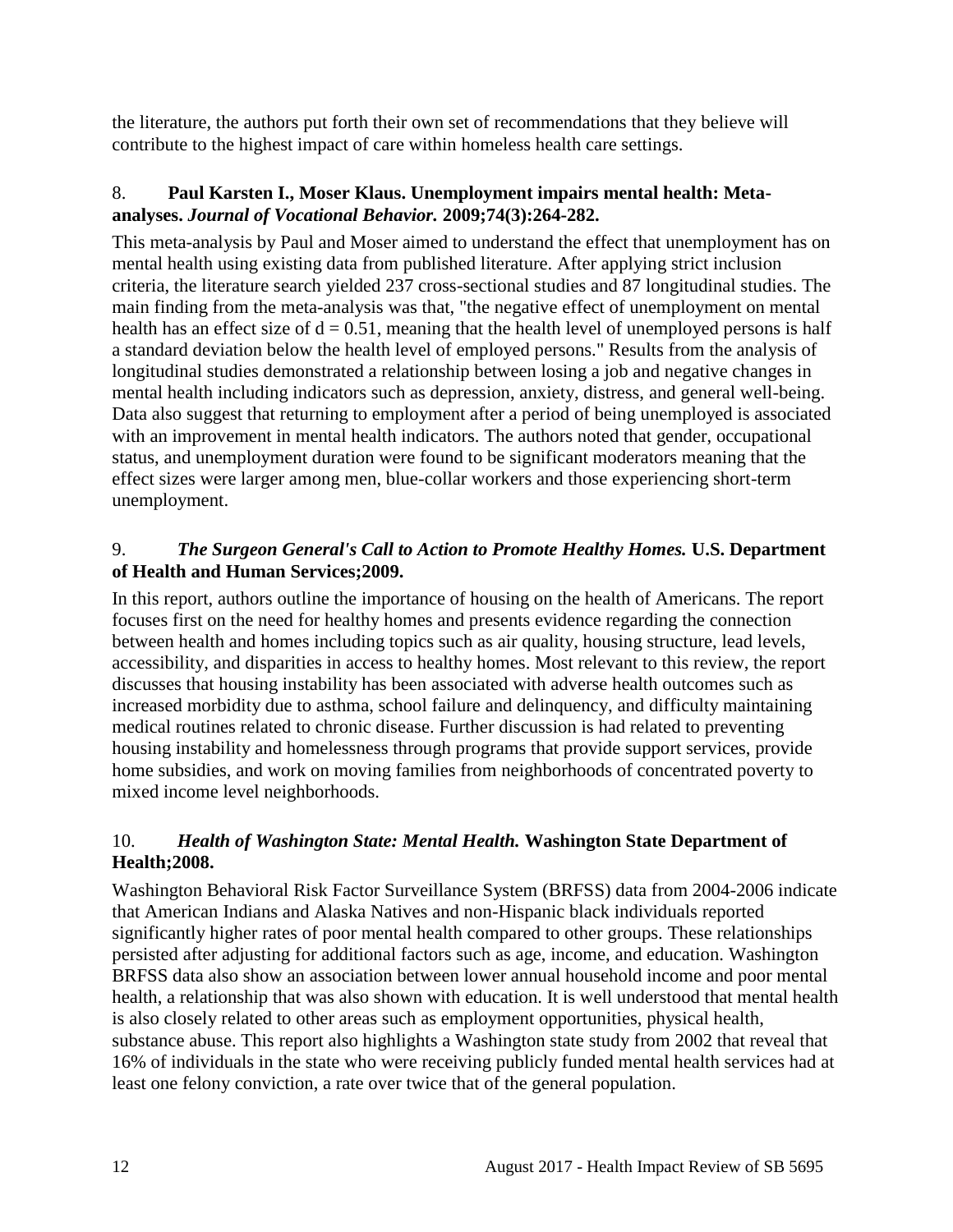#### 11. **Centers for Disease Control and Prevention. Behavioral Risk Factor Surveillance System Prevalence And Trends Data: Washington-2014. 2014;**

# **[http://apps.nccd.cdc.gov/brfss/page.asp?cat=XX&yr=2014&state=WA#XX.](http://apps.nccd.cdc.gov/brfss/page.asp?cat=XX&yr=2014&state=WA#XX) Accessed August 16, 2016.**

Behavioral Risk Factor Surveillance System data from 2011 indicate that young adults of color experience worse health outcomes than their white counterparts on a number of health indicators. While there were too few respondents in this age category to report rates at the state level, nationally these data indicate that black respondents between the ages of 18 and 24 were significantly more likely than white respondents to report that frequent poor physical or mental health prevented them from doing their usual activities. These rates were also higher for Native Hawaiian and other Pacific Islander, American Indian/Alaska Native (AI/AN), and Hispanic participants as well as those that reported multiple races or "other race," however these differences did not reach statistical significance using one year of data.

# 12. **Healthy Youth Survey. QxQ Analysis. 2016; [http://www.askhys.net/Analyzer.](http://www.askhys.net/Analyzer) Accessed June 22,2017.**

Washington Healthy Youth Survey data from 2016 indicate that Native American youth and youth of color are more likely than their white peers to report several negative health outcomes. For example these data show that 8th, 10th, and 12th grade respondents who identified as American Indian/Alaska Native (AI/AN) or Hispanic were significantly more likely than their white peers to report symptoms of depression. Over forty percent of AI/AN 10th graders (42.6%) [95% CI 36.3- 48.9%]) reported feeling depressed compared to 33% of white 10th graders (33.0% [95% CI 34.8%-31.2%]). Among 8th graders, all other racial/ethnic groups were more likely than white students to report that they had contemplated suicide.

# 13. **Boysun Mike, Wasserman Cathy.** *Health of Washington State Report: Tobacco Use.* **Washington State Department of Health;2012.**

Boysun et al. report Washington state Behavioral Risk Factor Surveillance System (BRFSS) data from 2008-2010, which indicate that adults with lower incomes are significantly more likely to report smoking cigarettes than their counterparts. Further, American Indians and Alaska Natives (AI/AN) and black populations have significantly higher smoking rates than white, Hispanic, and Asian populations. There is also significant geographic variation among counties with southwest and northeast counties in the state reporting higher rates of smoking. These counties are also more likely to have high levels of poverty and lower proportions of the population with college degrees.

# 14. **Kemple Angela.** *Health of Washington State Report: Diabetes.* **Washington State Department of Health;2016.**

Kemple presents data from Washington regarding diabetes in the state. Washington data from the Behavioral Risk Factor Surveillance System (BRFSS) from 2012-2014 show that among adults, the percentage of persons with diabetes increased as household income decreased. This relationship was also true for education. Further, BRFSS data also show that age-adjusted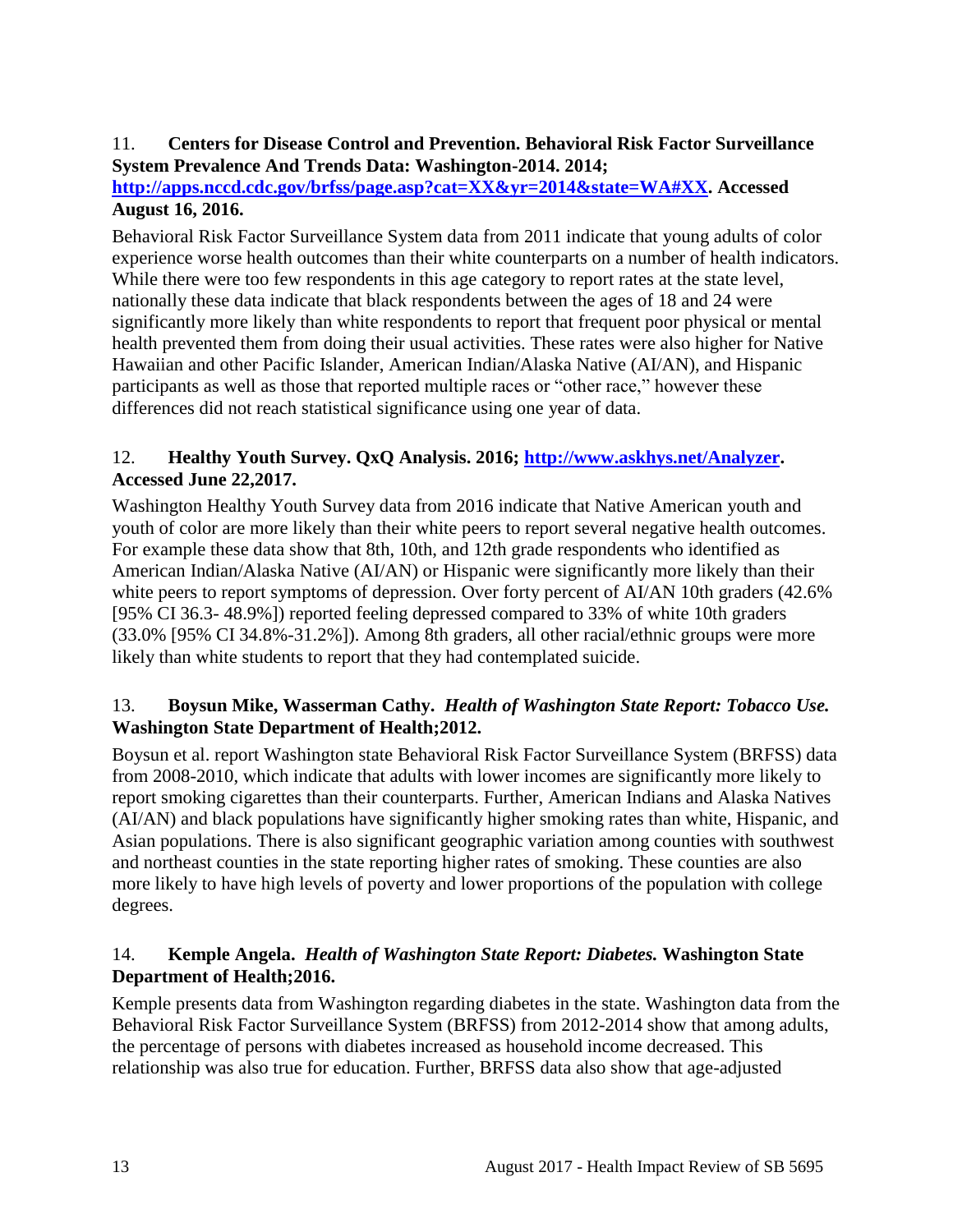diabetes prevalence is highest among those who are Hispanic, American Indian/Alaska Native, and black.

# 15. **Poel A.** *Health of Washington State Report: Mortality and Life Expectancy. Data Update 2015.* **Washington State Department of Health;2015.**

Poel presents Washington state data on mortality and life expectancy. The data show that ageadjusted death rates were higher in Washington census tracks with higher poverty rates. The state data also show that American Indian/Alaska Natives, Native Hawaiian/Other Pacific Islanders, and black residents had the highest age-adjusted death rate and shortest life expectancy at birth compared to other groups in the state.

# 16. **VanEenwyk J.** *Health of Washington State Report: Socioeconomic Position in Washington.* **Washington State Department of Health;2014.**

VanEenwyk presents data about socioeconomic position in Washington State including differences within the state as well as statewide differences compared to national data. Data indicate that compared to the United States as a whole, fewer Washington residents are living in poverty and a higher percentage of residents ages 25 and older have college degrees. However, these economic resources are not evenly distributed among all Washington residents. Females in Washington were more likely to be living in poverty than males and were also more likely to have lower wages. Further, American Indian and Alaska Native, Hispanic, and black residents had higher percentages of living in poverty and lower median household incomes compared to other groups. Data also indicated that counties in eastern Washington were more likely to have high poverty rates and high rates of unemployment than counties in western Washington.

# 17.*Juvenile Justice and Racial Disproportionality.* **Washington State: The Task Force on Race and the Criminal Justice System;2012.**

This report by Washington's Task Force on Race and the Criminal Justice System highlights data which indicate that youth of color in Washington are over-represented at every stage of the juvenile justice system. For example, youth of color are more likely than their white peers to be arrested, referred to court, prosecuted, adjudicated guilty, incarcerated, and transferred to the adult system. Further, data from statewide court records for 2009 show that with the exception of Asian/Pacific Islander youth, youth of color are less likely to receive a diversion, such as a Special Sex Offender Disposition Alternative (SSODA), relative to White youth.

## 18. **Gilhuly Kim, Gaydos Megan, Avey Holly.** *Reducing Youth Arrests Keeps Kids Healthy and Successful: A Health Analysis of Youth Arrest in Michigan. Oakland, CA:* **Human Impact Partners;2017.**

This report by Human Impact Partners aimed to evaluate the health and equity impacts that arrest has on youth in Michigan, specifically in the city of Detroit as well as Wayne and Washtenaw Counties. The authors used a health impact assessment approach and based the report on peerreviewed and non-peer-reviewed literature, expert interviews, data analysis from a number of federal and local sources, meetings with stakeholders, and interviews with young adults who had been arrested as youth. The most relevant finding from this report is that not only are youth of color disproportionately more likely to come into contact with the justice system, they are also